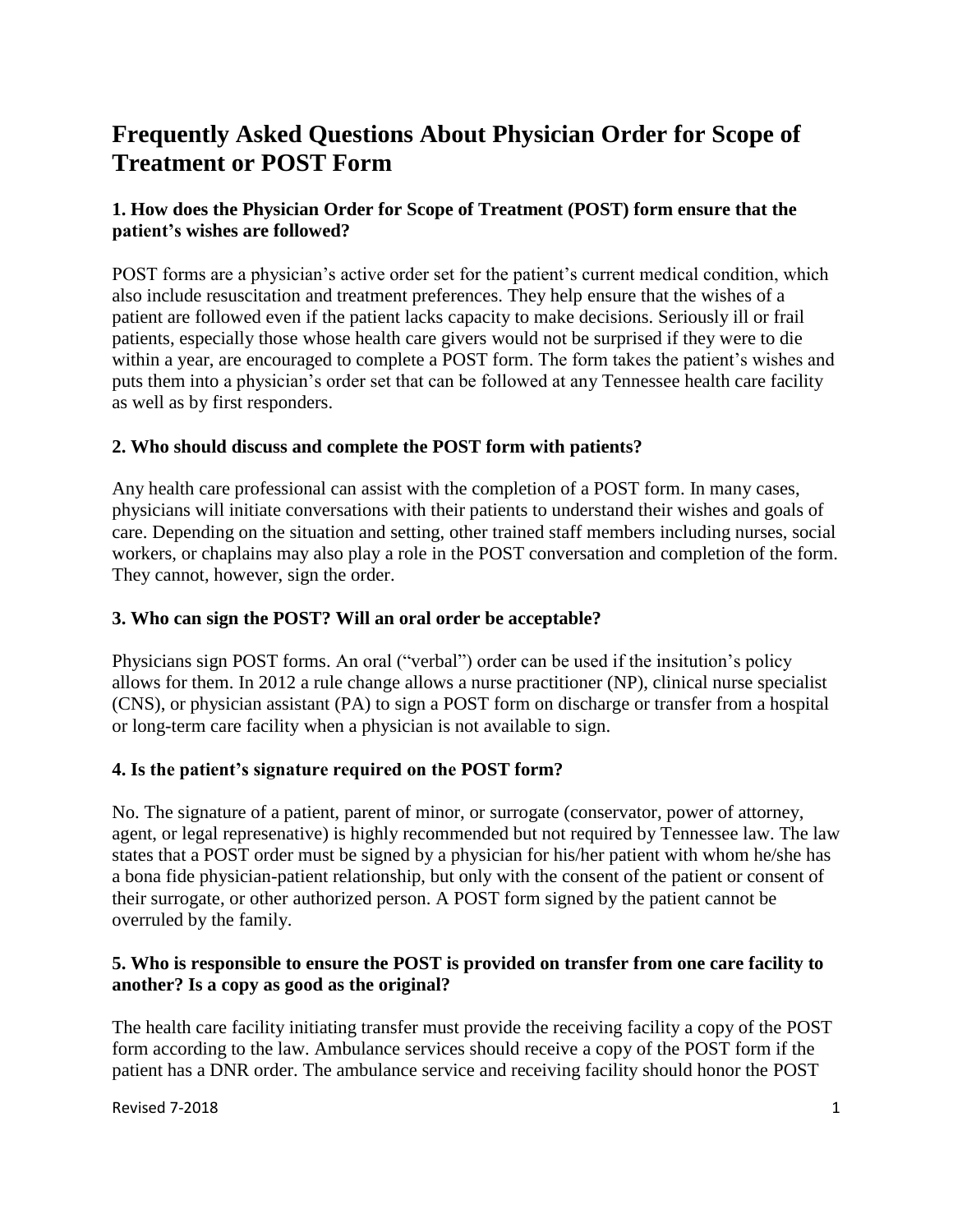that has a physician signature if an emergency situation arises. A copy of the POST form is as good as the original. Several copies should be made available for the receiving facility, transporting entity, as well as patients and families. Repeated behavior of not copying and completing the POST form is a violation of the law and should be reported to the Division of Health Care Facilities, Complaint Section. (Local number 615-741-7221 or toll free number 1- 877-287-0010).

# **6. Are POST forms used differently in a home care, hospice setting or acute hospital setting?**

No. Rules and regulations for use of the POST are the same for all licensed facilities in the state. POST forms should also be honored outside of health care facilities.

# **7. Are there any situations in which a health care provider could honor a POST if the POST has not yet been signed by a physician, but had otherwise been completed by the patient and a nurse?**

To honor a POST form it must be signed by the physician, this makes it valid. Howver, an incomplete POST form may still be useful as an expression of the patient's wishes.

## **8. Is a POST form legal if signed by a physician that does not have privileges at the facility to which the patient is admitted?**

Yes. Properly completed forms are valid at all Tennessee health care facilities. Tennessee Code Annotated Section 68-11-224(e)(1). The law takes into consideration the fact that the patient entering a given facility may have a physician who does not have privileges at that facility.

# **9. Does a POST form completed at one facility have to be redone when that patient/resident is admitted somewhere else?**

No. The POST form does not have to be redone, but it should be reviewed with the patient/resident and/or family for any needed changes. The POST form is valid if signed by a physician. If there are no changes in the plan of care reflected in the current POST, then it should NOT be redone or re-written on transfer. Directions for reviewing the POST are on the back of the form. Please note that family cannot override a valid POST form previously signed by the patient. See below.

# **10. When should a patient's POST form be reviewed?**

It is good clinical practice to review a patient's POST form when any of the following occur:

- The patient is transferred from one medical or residential setting to another;
- There is a significant change in the patient's health status, or there is a new diagnosis;
- The patient's treatment preferences change.